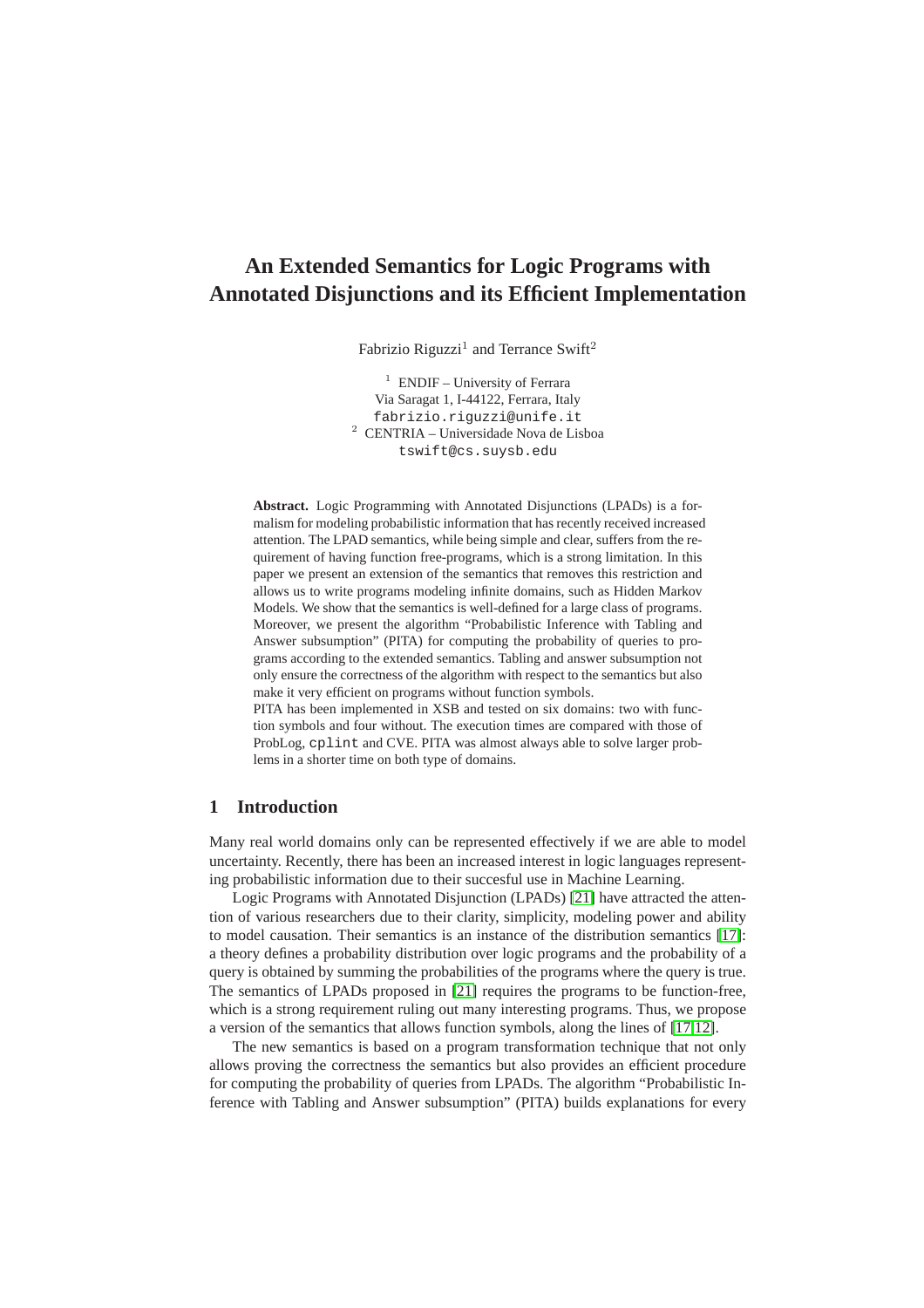subgoal encountered during a derivation of the query. The explanations are compactly represented using Binary Decision Diagrams (BDDs) that also allow an efficient computation of the probability. Since all the explanations for a subgoal must be found, tabling is very useful for storing such information. Tabling has already been shown useful for probabilistic logic programming in [\[6,](#page-14-3)[14](#page-14-4)[,7\]](#page-14-5). PITA transforms the input LPAD into a normal logic programs in which the subgoals have an extra argument storing a BDD that represents the explanations for its answers. Moreover, we also exploit answer subsumption to combine explanations coming from different clauses.

PITA draws inspiration from [\[5\]](#page-14-6) that first proposed to use BDDs for computing the probability of queries for the Problog language, a minimalistic probabilistic extension of Prolog, and from [\[15\]](#page-14-7) that applied BDDs to the more general LPAD syntax. Other approaches for reasoning on LPADs include [\[14\]](#page-14-4), where SLG resolution is extended by repeatedly branching on disjunctive clauses, and [\[10\]](#page-14-8), where CVE is presented that transforms an LPAD into an equivalent Bayesian network and then performs inference on the network using the variable elimination algorithm.

PITA was tested on a number of datasets, both with and without function symbols, in order to evaluate its efficiency. The execution times of PITA were compared with those of cplint [\[15\]](#page-14-7), CVE [\[10\]](#page-14-8) and ProbLog [\[8\]](#page-14-9). PITA was able to successfully solve more complex queries than the other algorithms in most cases and it was also almost always faster both on datasets with and without function symbols.

The paper is organized as follows. Section [2](#page-1-0) illustrates the syntax and semantics of LPADs. Section [3](#page-3-0) discusses the semantics of LPADs with function symbols. Section [4](#page-4-0) gives an introduction to BDDs. Section [5](#page-5-0) defines dynamic stratification for LPADs. Section [6](#page-6-0) briefly recalls tabling and answer subsumption. Section [7](#page-7-0) presents PITA and shows its correctness. Section [8](#page-10-0) describes the experiments and Section [9](#page-13-0) concludes the paper and presents directions for future works.

#### <span id="page-1-0"></span>**2 Logic Programs with Annotated Disjunctions**

A *Logic Program with Annotated Disjunctions* [\[21\]](#page-14-0) consists of a finite set of annotated disjunctive clauses of the form  $h_1 : \alpha_1 \vee \ldots \vee h_n : \alpha_n \leftarrow b_1, \ldots, b_m$ . In such a clause  $h_1, \ldots, h_n$  are logical atoms,  $b_1, \ldots, b_m$  logical literals, and  $\{\alpha_1, \ldots, \alpha_n\}$  real numbers in the interval  $[0, 1]$  such that  $\sum_{j=1}^{n} \alpha_j \leq 1$ .  $h_1 : \alpha_1 \vee \dots \vee h_n : \alpha_n$  is called the *head* and  $b_1, \ldots, b_m$  is called the *body*. Note that if  $n = 1$  and  $\alpha_1 = 1$  a clause corresponds to a normal program clause, sometimes called a *non-disjunctive* clause. If  $\sum_{j=1}^{n} \alpha_j$  < 1, the head of the annotated disjunctive clause implicitly contains an extra atom null that does not appear in the body of any clause and whose annotation is  $1 - \sum_{j=1}^{n} \alpha_j$ . For a clause C of the form above, we define  $head(C)$  as  $\{(h_i : \alpha_i)|1 \leq i \leq n\}$  if  $\sum_{i=1}^n \alpha_i = 1$  and as  $\{(h_i : \alpha_i)|1 \leq i \leq n\} \cup \{(null : 1 - \sum_{i=1}^n \alpha_i)\}$  otherwise. Moreover, we define  $body(C)$  as  $\{b_i|1 \leq i \leq m\}$ ,  $h_i(C)$  as  $h_i$  and  $\alpha_i(C)$  as  $\alpha_i$ .

If the LPAD is ground, a clause represents a probabilistic choice between the nondisjunctive clauses obtained by selecting only one atom in the head. As usual, if the LPAD  $T$  is not ground,  $T$  can be assigned a meaning by computing its grounding,  $ground(T)$ . The semantics of LPADs, given in [\[21\]](#page-14-0), requires the ground program to be finite, so the program must not contain function symbols if it contains variables.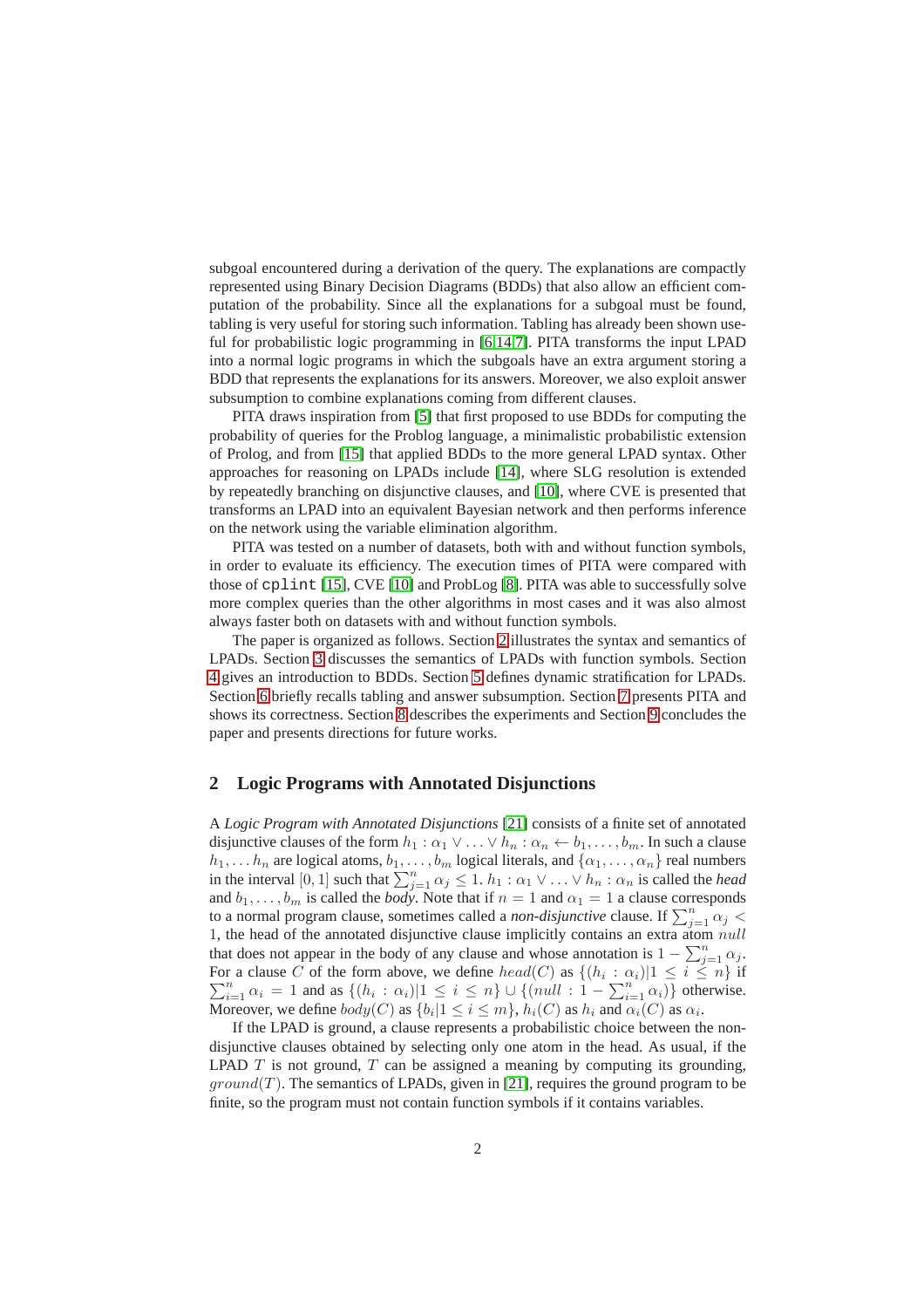By choosing a head atom for each ground clause of an LPAD we get a normal logic program called a *possible world* of the LPAD (called an *instance* of the LPAD in [\[21\]](#page-14-0)). A probability distribution is defined over the space of possible worlds by assuming independence between the choices made for each clause.

More specifically, an *atomic choice* is a triple  $(C, \theta, i)$  where  $C \in T$ ,  $\theta$  is a substitution that grounds C and  $i \in \{1, \ldots, |head(C)|\}$ .  $(C, \theta, i)$  means that, for ground clause  $C\theta$ , the head  $h_i(C)$  was chosen. A set of atomic choices  $\kappa$  is *consistent* if  $(C, \theta, i) \in \kappa$ ,  $(C, \theta, j) \in \kappa \Rightarrow i = j$ , i.e., only one head is selected for a ground clause. A *composite choice*  $\kappa$  is a consistent set of atomic choices. The *probability*  $P(\kappa)$  of a *composite choice*  $\kappa$  is the product of the probabilities of the individual atomic choices, i.e.  $P(\kappa) = \prod_{(C,\theta,i)\in\kappa} \alpha_i(C)$ .

A *selection*  $\sigma$  is a composite choice that, for each clause  $C\theta$  in  $ground(T)$ , contains an atomic choice  $(C, \theta, i)$  in  $\sigma$ . We denote the set of all selections  $\sigma$  of a program T by  $S_T$ . A selection  $\sigma$  identifies a normal logic program  $w_{\sigma}$  defined as follows  $w_{\sigma} = \{(h_i(C)\theta \leftarrow body(C))\theta | (C, \theta, i) \in \sigma\}$ ,  $w_{\sigma}$  is called a *possible world* (or simply *world*) of T.  $W_T$  denotes the set of all the possible worlds of T. Since selections are composite choices, we can assign a probability to possible worlds:  $P(w_{\sigma}) = P(\sigma) =$  $\prod_{(C,\theta,i)\in\sigma}\alpha_i(C).$ 

We consider only *sound* LPADs, in which every possible world has a total model according to the Well-Founded Semantics (WFS) [\[20\]](#page-14-10). In this way, the uncertainty is modeled only by means of the disjunctions in the head and not by the features of the semantics. In the following,  $w_{\sigma} \models \phi$  means that the atom  $\phi$  is true in the well-founded model of the program  $w_{\sigma}$ .

The probability of a ground atom  $\phi$  according to an LPAD T is given by the sum of  $\sum_{\sigma \in S_T, w_{\sigma} \models \phi} P(\sigma)$ . It is easy to see that P satisfies the axioms of probability. the probabilities of the possible worlds where the atom is true under the WFS:  $P(\phi)$  =

<span id="page-2-0"></span>*Example 1.* Consider the dependency of sneezing on having the flu or hay fever:

 $C_1 = strong\text{.}sineezing(X): 0.3 \vee moderate\text{.}sneezing(X): 0.5 \leftarrow flu(X).$ 

 $C_2 = strong\text{.} \text{energy}(X) : 0.2 \vee \text{.} \text{} \text{eta}$   $\text{.} \text{energy}(X) : 0.6 \leftarrow \text{.} \text{figure}(X)$ .

 $C_3 = flu(david).$ 

 $C_4 = hay\_fever(david).$ 

This program models the fact that sneezing can be caused by flu or hay fever. The query  $strong\_sneezing(david)$  is true in 5 of the 9 instances of the program and its probability is

 $P_T(strong\_sneezing(david)) = 0.3 \cdot 0.2 + 0.3 \cdot 0.6 + 0.3 \cdot 0.2 + 0.5 \cdot 0.2 + 0.2 \cdot 0.2 = 0.44$ 

Even if we assumed independence between the choices for individual ground clauses, this does not represents a restriction, in the sense that this still allow to represent all the joint distributions of atoms of the Herbrand base that are representable with a Bayesian network over those variables. Details of the proof are omitted for lack of space.

LPADs can be written by the user or learned from data. When written by the user, the best approach is to write each clause so that it models a causal mechanism of the domain and to choose the parameters on the basis of his knowledge of the mechanism.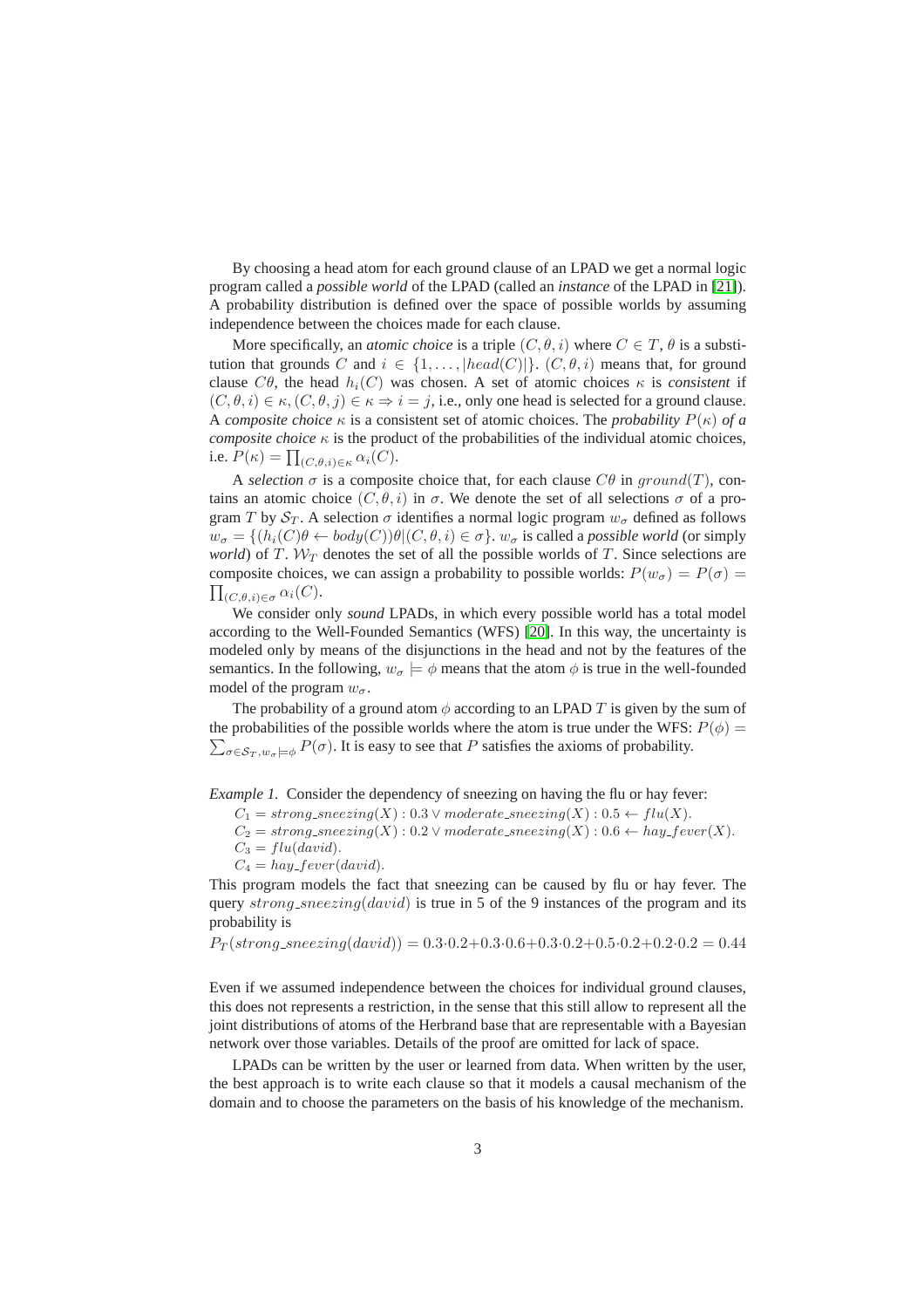# <span id="page-3-0"></span>**3 A Semantics for LPADs with Function Symbols**

If a non-ground LPAD  $T$  contains function symbols, then the semantics given in Section [2](#page-1-0) is not well-defined. In this case, each possible world  $w_{\sigma}$  is the result of an infinite number of choices and the probability  $P(w_{\sigma})$  of  $w_{\sigma}$  is 0 since it is given by the product of an infinite number of factors all smaller than 1. Thus, the probability of a formula is 0 as well, since it is a sum of terms all equal to 0.

Therefore a new definition of the LPAD semantics is necessary. We provide such a definition following the approach in [\[12\]](#page-14-2) for assigning a semantics to ICL programs with function symbols. A similar result can be obtained using [\[17\]](#page-14-1).

A composite choice  $\kappa$  identifies a set of possible worlds  $\omega_{\kappa}$  that contains all the worlds relative to a selection that is a superset of  $\kappa$ , i.e.,  $\omega_{\kappa} = \{w_{\sigma} | \sigma \in S_T, \sigma \supseteq \kappa\}$ We define the set of possible worlds associated to a set of composite choices  $K: \omega_K =$  $\bigcup_{\kappa \in K} \omega_{\kappa}$ 

Given a ground atom  $\phi$ , we define the notion of explanation, covering set of composite choices and mutually incompatible set of explanations. A finite composite choice  $\kappa$  is an *explanation* for  $\phi$  if  $\phi$  is true in every world of  $\omega_{\kappa}$ . In Example [1,](#page-2-0) the composite choice  $\{(C_1, \{X/david\}, 1)\}\$ is an explanation for strong\_sneezing(david). A set of composite choices K is *covering* with respect to  $\phi$  if every world  $w_{\sigma}$  in which  $\phi$  is true is such that  $w_{\sigma} \in \omega_K$ . In Example [1,](#page-2-0) the set of composite choices

<span id="page-3-2"></span>
$$
K_1 = \{ \{ (C_1, \{ X/david \}, 1) \}, \{ (C_2, \{ X/david \}, 1) \} \}
$$
(1)

is covering for  $strong\_sneezing(david)$ . Two composite choices  $\kappa_1$  and  $\kappa_2$  are *incompatible* if their union is inconsistent, i.e., if there exists a clause C and a substitution  $\theta$ grounding C such that  $(C, \theta, j) \in \kappa_1, (C, \theta, k) \in \kappa_2$  and  $j \neq k$ . A set K of composite choices is *mutually incompatible* if for all  $\kappa_1 \in K$ ,  $\kappa_2 \in K$ ,  $\kappa_1 \neq \kappa_2 \Rightarrow \kappa_1$  and  $\kappa_2$  are incompatible. The set of composite choices

<span id="page-3-1"></span>
$$
K_2 = \{ \{ (C_1, \{X/david\}, 1), (C_2, \{X/david\}, 2) \}, \{ (C_1, \{X/david\}, 1), (C_2, \{X/david\}, 3) \}, \{ (C_2, \{X/david\}, 1) \} \}
$$
\n
$$
(2)
$$

is mutually incompatible for the theory of Example [1.](#page-2-0) The following results of [\[12\]](#page-14-2) hold also for LPADs.

- $-$  Given a finite set K of finite composite choices, there exists a finite set K' of mutually incompatible finite composite choices such that  $\omega_K = \omega_{K'}$ .
- $-$  If  $K_1$  and  $K_2$  are both mutually incompatible sets of composite choices such that  $\omega_{K_1} = \omega_{K_2}$  then  $\sum_{\kappa \in K_1} P(\kappa) = \sum_{\kappa \in K_2} P(\kappa)$

Thus, we can define a unique probability measure  $\mu : \Omega_T \to [0, 1]$  where  $\Omega_T$  is defined as the set of sets of worlds identified by finite sets of finite composite choices:  $\Omega_T$  =  ${\{\omega_K|K \text{ is a finite set of finite composite choices}\}}$ . It is easy to see that  $\Omega_T$  is an algebra over  $\mathcal{W}_T$ . Then  $\mu$  is defined by  $\mu(\omega_K) = \sum_{\kappa \in K'} P(\kappa)$  where  $K'$  is a finite set of finite composite choices that is mutually incompatible and such that  $\omega_K = \omega_{K'}$ . As for ICL,  $\langle W_T , \Omega_T , \mu \rangle$  is a probability space [\[9\]](#page-14-11).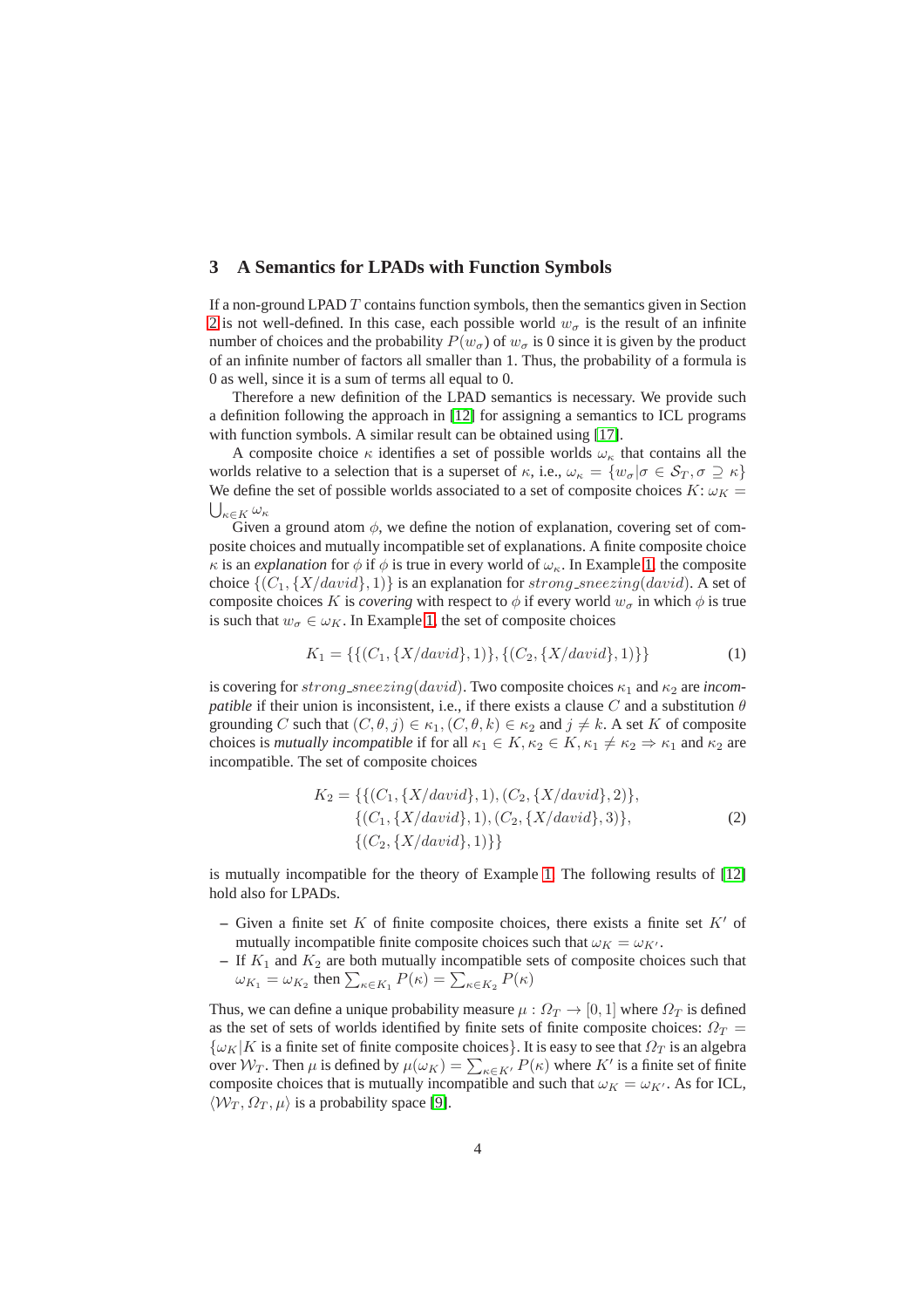**Definition 1.** *The probability of a ground atom*  $\phi$  *is given by*  $P(\phi) = \mu({w_{\sigma}}|w_{\sigma} \in$  $W_T \wedge w_\sigma \models \phi$ 

Theorem [2](#page-10-1) in Section [7](#page-7-0) shows that, if  $T$  is a sound LPAD with bounded term-size and  $\phi$  is a ground atom, there is a finite set K of explanations of  $\phi$  such that K is covering. Therefore  $P(\phi)$  is well-defined.

In the case of Example [1,](#page-2-0)  $K_2$  shown in equation [2](#page-3-1) is a covering set of explanations for  $sneezing(david, strong)$  that is mutually incompatible, so

 $P(sneezing(david, strong)) = 0.3 \cdot 0.6 + 0.3 \cdot 0.2 + 0.2 = 0.44$ 

### <span id="page-4-0"></span>**4 Representing Explanations by Means of Decision Diagrams**

In order to represent explanations we can use Multivalued Decision Diagrams [\[19\]](#page-14-12). An MDD represents a function  $f(X)$  taking Boolean values on a set of multivalued variables X by means of a rooted graph that has one level for each variable. Each node has one child for each possible value of the multivalued variable associated to the level of the node. The leaves store either 0 or 1. Given values for all the variables  $X$ , an MDD can compute the value of  $f(\mathbf{X})$  by traversing the graph starting from the root and returning the value associated to the leaf that is reached.

Given a set of explanations  $K$ , we obtain a Boolean function  $f_K$  in the following way. Each ground clause  $C\theta$  appearing in K is associated to a multivalued variable  $X_{C\theta}$  with as many values as atoms in the head of C. Each atomic choice  $(C, \theta, i)$  is represented by the propositional equation  $X_{C\theta} = i$ . Equations for a single explanation are conjoined and the conjunctions for the different explanations are disjoined.

<span id="page-4-1"></span>The set of explanations in Equation [\(1\)](#page-3-2) can be represented by the function  $f_{K_1}(\mathbf{X}) =$  $(X_{C_1\emptyset} = 1) \vee (X_{C_2\emptyset} = 1)$ . An MDD can be obtained from a Boolean function: from  $f_{K_1}$  th MDD shown in Figure [1\(a\)](#page-4-1) is obtained.



### <span id="page-4-2"></span>**Fig. 1.** Decision diagrams for Example [1.](#page-2-0)

Given a MDD  $M$ , we can identify a set of explanations  $K_M$  associated to  $M$  that is obtained by considering each path from the root to a 1 leaf as an explanation. If is easy to see that K is a set of explanations and M is obtained from  $f_K$ , K and  $K_M$  represent the same set of worlds, i.e., that  $\omega_K = \omega_{K_M}$ .

The important role of MDDs is that  $K_M$  is mutually incompatible because at each level we branch on a variable and the explanations associated to the leaves that are below a child of a node are incompatible with those of the other children of the node.

By converting a set of explanations into a mutually incompatible set of explanations, MDDs allow to compute  $\mu(\omega_K)$  given any K. This is equivalent to computing the probability of a DNF formula which is an NP-hard problem but decision diagrams offer also a practical algorithm that was shown better than other methods [\[5\]](#page-14-6).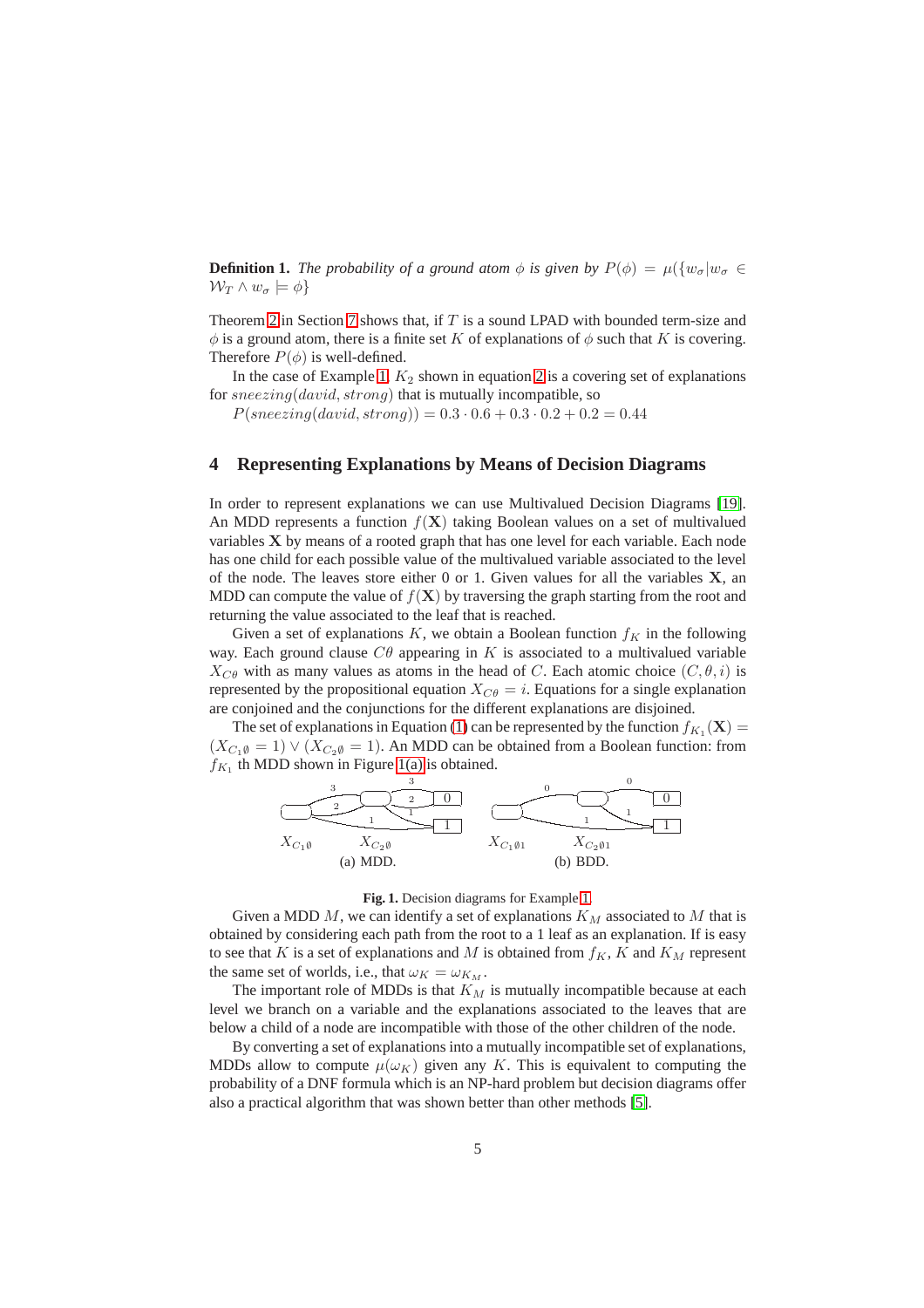Decision diagrams can be built with various software packages that provide highly efficient implementation of Boolean operations. However, most packages are restricted to work on Binary Decision Diagram (BDD), i.e., decision diagrams where all the variables are Boolean. To work on MDD with a BDD package, we must represent multivalued variables by means of binary variables. Various options are possible, we found that the following, proposed in [\[4\]](#page-14-13), gives the best performance. For a variable X having  $n$ values, we use  $n - 1$  Boolean variables  $X_1, \ldots, X_{n-1}$  and we represent the equation  $X = i$  for  $i = 1, \dots n-1$  by means of the conjunction  $X_1 \wedge X_2 \wedge \dots \wedge X_{i-1} \wedge X_i$ , and the equation  $X = n$  by means of the conjunction  $\overline{X_1} \wedge \overline{X_2} \wedge \ldots \wedge \overline{X_{n-1}}$ . The BDD representation of the function  $f_{K_1}$  is given in Figure [1\(b\).](#page-4-2) The Boolean variables are associated with the following parameters:  $P(X_1) = P(X = 1) \dots P(X_i) = \frac{P(X=i)}{\prod_{i=1}^{i-1} (1-P(X_i))}$  $\frac{P(X=i)}{i-1(1-P(X_{i-1}))}$ .

# <span id="page-5-0"></span>**5 Dynamic Stratification of LPADs**

One of the most important formulations of stratification is that of *dynamic* stratification. [\[13\]](#page-14-14) shows that a program has a 2-valued well-founded model iff it is dynamically stratified, so that it is the weakest notion of stratification that is consistent with the WFS. As presented in [\[13\]](#page-14-14), dynamic stratification computes strata via operators on *3 valued interpretations* – pairs of the form  $\langle T; F \rangle$ , where T and F are subsets of the Herbrand base  $H_P$  of a normal program  $P$ .

<span id="page-5-1"></span>**Definition 2.** *For a normal program* P*, sets* T *and* F *of ground atoms, and a 3-valued interpretation* I *we define*

- $True<sub>I</sub>(T) = \{A : val<sub>I</sub>(A) \neq t \text{ and there is a clause } B \leftarrow L_1, ..., L_n \text{ in } P \text{ and } a$ *ground substitution*  $\theta$  *such that*  $A = B\theta$  *and for every*  $1 \leq i \leq n$  *either*  $L_i\theta$  *is true in I, or*  $L_i \theta \in T$ *}*;
- $False_I(F) = \{A : val_I(A) \neq \text{f} \text{ and for every clause } B \leftarrow L_1, ..., L_n \text{ in } P \text{ and }$ *ground substitution*  $\theta$  *such that*  $A = B\theta$  *there is some*  $i$  ( $1 \leq i \leq n$ )*, such that*  $L_i\theta$ *is false in I or*  $L_i \theta \in F$ *}.*

The conditions  $val_I(A) \neq t$  and  $val_I(A) \neq t$  are inessential, but ensure that only *new* facts are included in  $True_{I}(T)$  and  $False_{I}(F)$ , and simplify the definition of dynamic strata below. [\[13\]](#page-14-14) shows that  $True<sub>I</sub>$  and  $False<sub>I</sub>$  are both monotonic and defines  $\mathcal{T}_I$  as the least fixed point of  $True<sub>I</sub>$  and  $\mathcal{F}<sub>I</sub>$  as the greatest fixed point of  $False<sub>I</sub>$ . In words, the operator  $\mathcal{T}_I$  extends the interpretation  $I$  to add the new atomic facts that can be derived from P knowing I;  $\mathcal{F}_I$  adds the new negations of atomic facts that can be shown false in  $P$  by knowing  $I$  (via the uncovering of unfounded sets). An iterated fixed point operator builds up dynamic strata by constructing successive partial interpretations as follows

**Definition 3 (Iterated Fixed Point and Dynamic Strata).** *For a program* P *let*

$$
WFM_0 = \langle \emptyset; \emptyset \rangle;
$$
  
\n
$$
WFM_{\alpha+1} = WFM_{\alpha} \cup \langle \mathcal{T}_{WFM_{\alpha}}; \mathcal{F}_{WFM_{\alpha}} \rangle;
$$
  
\n
$$
WFM_{\alpha} = \bigcup_{\beta < \alpha} WFM_{\beta}, \text{ for limit ordinal } \alpha.
$$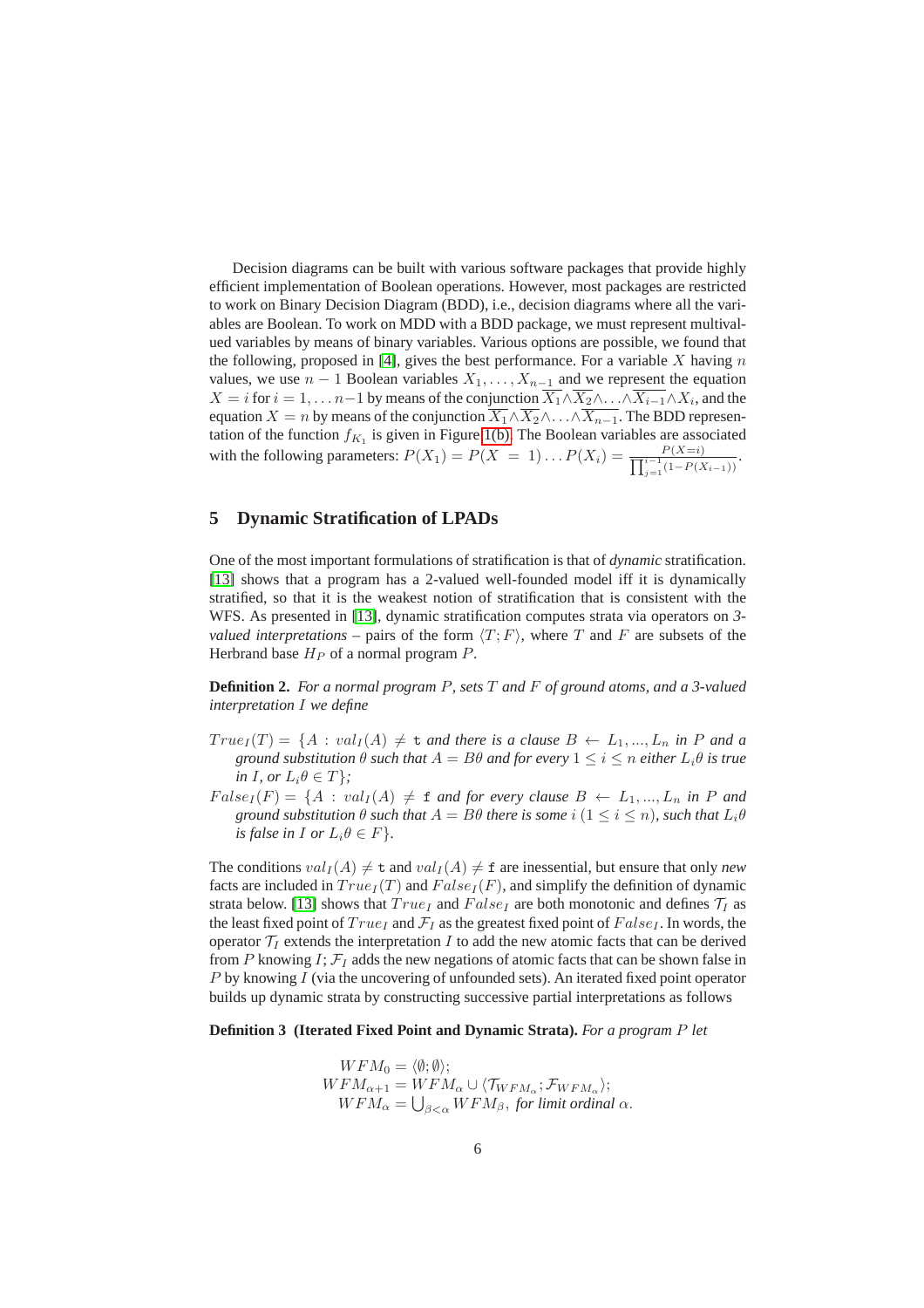Let  $WFM(P)$  *denote the fixed point interpretation*  $WFM_{\delta}$ *, where*  $\delta$  *is the smallest countable ordinal such that both sets*  $\mathcal{T}_{WFM_{\delta}}$  and  $\mathcal{F}_{WFM_{\delta}}$  are empty. We refer to  $\delta$ *as the* depth *of program* P*. The* stratum *of atom* A*, is the least ordinal* β *such that*  $A \in WFM<sub>\beta</sub>$  *(where A may be either in the true or false component of*  $WFM<sub>\beta</sub>$ *).* 

[\[13\]](#page-14-14) shows that the iterated fixed point  $WFM(P)$  is in fact the well-founded model and that any undefined atoms of the well-founded model do not belong to any stratum – i.e. they are not added to  $WFM_{\delta}$  for any ordinal  $\delta$ .

Dynamic stratification captures the order in which recursive components of a program must be evaluated. Because of this, dynamic stratification is useful for modeling operational aspects of program evaluation. Fixed-order dynamic stratification [\[16\]](#page-14-15), used in Section [7,](#page-7-0) replaces the definition of  $False_I(F)$  in Definition [2](#page-5-1) is by

 $False_I(F) = \{A : val_I(A) \neq \texttt{f} \text{ and for every clause } B \leftarrow L_1, ..., L_n \text{ in } P \text{ and ground }$ substitution  $\theta$  such that  $A = B\theta$  there exists a *failing prefix*: i.e., there is some i  $(1 \le i \le n)$ , such that  $L_i \theta$  is false in I or  $L_i \theta \in F$ , and for all  $j$   $(1 \le j \le i - 1)$ ,  $L_i \theta$  is true in  $I$ .

[\[16\]](#page-14-15) describes how fixed-order dynamic stratification captures those programs that a tabled evaluation can evaluate with a fixed literal selection strategy (i.e. without the SLG operations of SIMPLIFICATION and DELAY). As shown from the following example, fixed-order stratification is a fairly weak condition for a program.

*Example 2.* The following program has a 2-valued well-founded model and so is dynamically stratified, but does not belong to other stratification classes, such as local, modular, or weak stratification.

| $s \leftarrow \neg s, p.$                | $s \leftarrow \neg p, \neg q, \neg r$ |
|------------------------------------------|---------------------------------------|
| $p \leftarrow q$ , $\neg r$ , $\neg s$ . | $q \leftarrow r$ , $\neg p$ .         |
| $r \leftarrow p, \neg q.$                |                                       |

*p*, *q*, and *r* all belong to stratum 0, while *s* belongs to stratum 1. The simple program

$$
p \leftarrow \neg p. \qquad p.
$$

is fixed-order stratified, but not locally, modularly, or weakly stratified. Fixed-order stratification is more general than local stratification, and than modular stratification (since modular stratified programs can be decidably rearranged so that they have failing prefixes). It is neither more nor less general than weak stratification.

The above definitions of (fixed-order) dynamic stratification for normal programs can be straightforwardly adapted to LPADs – an LPAD is *(fixed-order) dynamically stratified* if each  $w \in \mathcal{W}_{\mathcal{T}}$  is (fixed-order) dynamically stratified.

### <span id="page-6-0"></span>**6 Tabling and Answer Subsumption**

The idea behind tabling is to maintain in a table both subgoals encountered in a query evaluation and answers to these subgoals. If a subgoal is encountered more than once, the evaluation reuses information from the table rather than re-performing resolution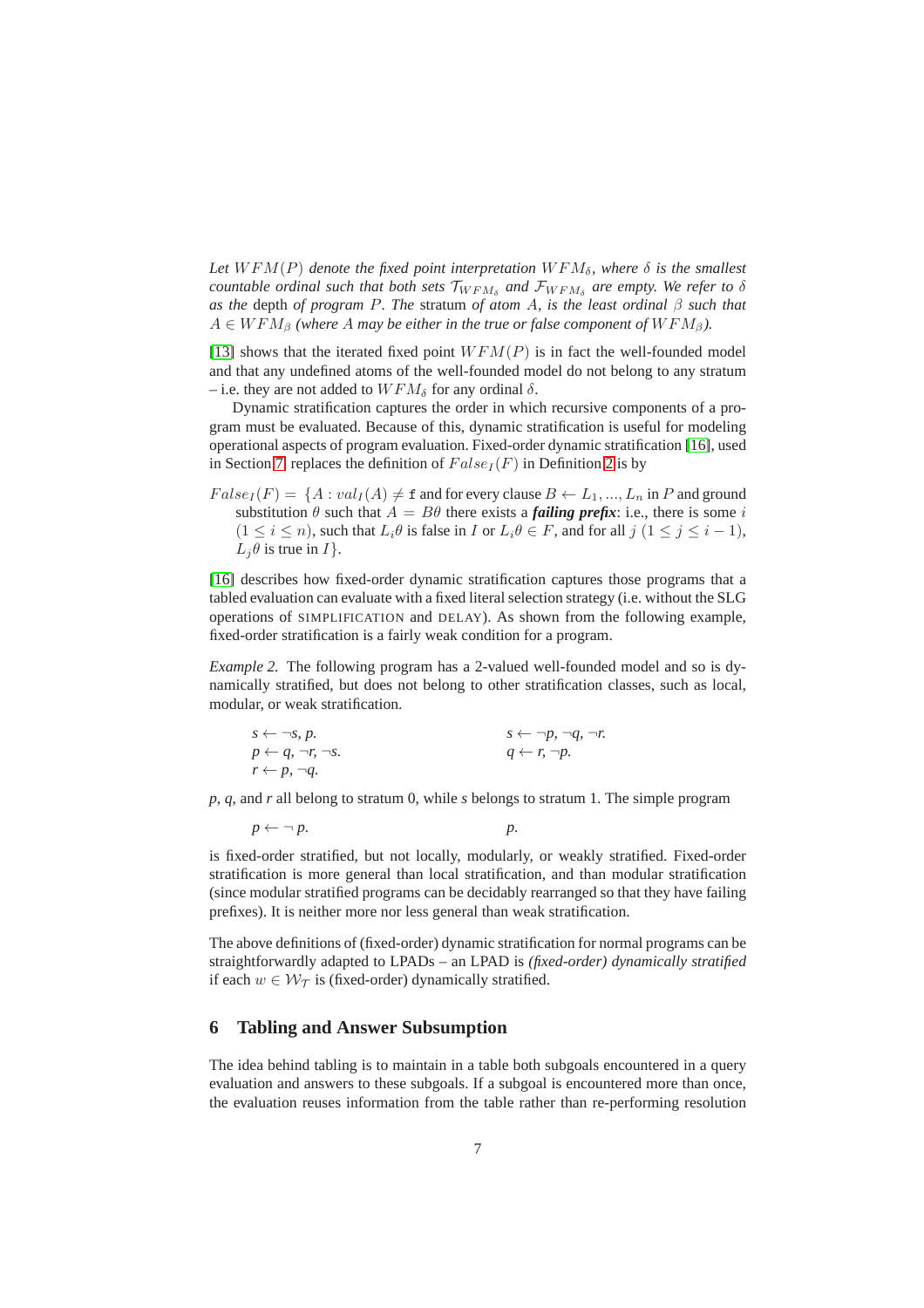against program clauses. Although the idea is simple, it has important consequences. First, tabling ensures termination of programs with the *bounded term-size property*. A program P has the bounded term-size property if there is a finite function  $f : N \to N$ such that if a query term  $Q$  to P has size  $size(Q)$ , then no term used in the derivation of Q has size greater than  $f(size(Q))$ . This makes it easier to reason about termination than in basic Prolog. Second, tabling can be used to evaluate programs with negation according to the WFS. Third, for queries to wide classes of programs, such as datalog programs with negation, tabling can achieve the optimal complexity for query evaluation. And finally, tabling integrates closely with Prolog, so that Prolog's familiar programming environment can be used, and no other language is required to build complete systems. As a result, a number of Prologs now support tabling including XSB, YAP, B-Prolog, ALS, and Ciao. In these systems, a predicate  $p/n$  is evaluated using SLDNF by default: the predicate is made to use tabling by a declaration such as *table p/n* that is added by the user or compiler.

This paper makes use of a tabling feature called *answer subsumption*. Most formulations of tabling add an answer A to a table for a subgoal  $S$  only if A is a not a variant (as a term) of any other answer for S. However, in many applications it may be useful to order answers according to a partial order or (upper semi-)lattice. In the case of a lattice, answer subsumption may be specified by means of a declaration such as *table p( ,or/3 zero/1)*. for an unary predicate p. where  $zero/1$  is the bottom element of the lattice and  $or/3$  is the join operation of the lattice. For example, in the PITA algorithm for LPADs presented in Section [7,](#page-7-0) if a table had an answer  $p(a, E_1)$  and a new answer  $p(a, E_2)$ were derived, where  $E_1$  and  $E_2$  are probabilistic explanations, the answer  $p(a, E_1)$  is replaced by  $p(a, E_3)$ , where  $E_3$  is obtained by calling  $or(E_1, E_2, E_3)$  and is the logical disjunction of the first two explanations, as stored in a  $BDD<sup>3</sup>$  $BDD<sup>3</sup>$  $BDD<sup>3</sup>$ . Answer subsumption over arbitrary upper semi-lattices is implemented in XSB for stratified programs [\[18\]](#page-14-16); in addition, the mode-directed tabling of B-Prolog can also be seen as a form of answer subsumption.

Section [7](#page-9-0) uses SLG resolution [\[3\]](#page-14-17) extended with answer subsumption in its proof of Theorem [2,](#page-10-1) although similar results could be extended to other tabling formalisms that support negation and answer subsumption.

# <span id="page-7-0"></span>**7 Program Transformation**

The first step of the PITA algorithm is to apply a program transformation to an LPAD to create a normal normal program that contains calls for manipulating BDDs. In our implementation, these calls provide a Prolog interface to the  $\text{CUDD}^4$  $\text{CUDD}^4$  C library and use the following predicates<sup>[5](#page-7-3)</sup>

**–** *init, end*: for allocation and deallocation of a BDD manager, a data structure used to keep track of the memory for storing BDD nodes;

<sup>&</sup>lt;sup>3</sup> The logical disjunction  $E_3$  can be seen as subsuming  $E_1$  and  $E_2$  over the partial order af implication defined on logical formulas.

<span id="page-7-1"></span><sup>4</sup> [http://vlsi.colorado.edu/˜fabio/](http://vlsi.colorado.edu/~fabio/)

<span id="page-7-3"></span><span id="page-7-2"></span><sup>&</sup>lt;sup>5</sup> BDDs are represented in CUDD as pointers to their root node.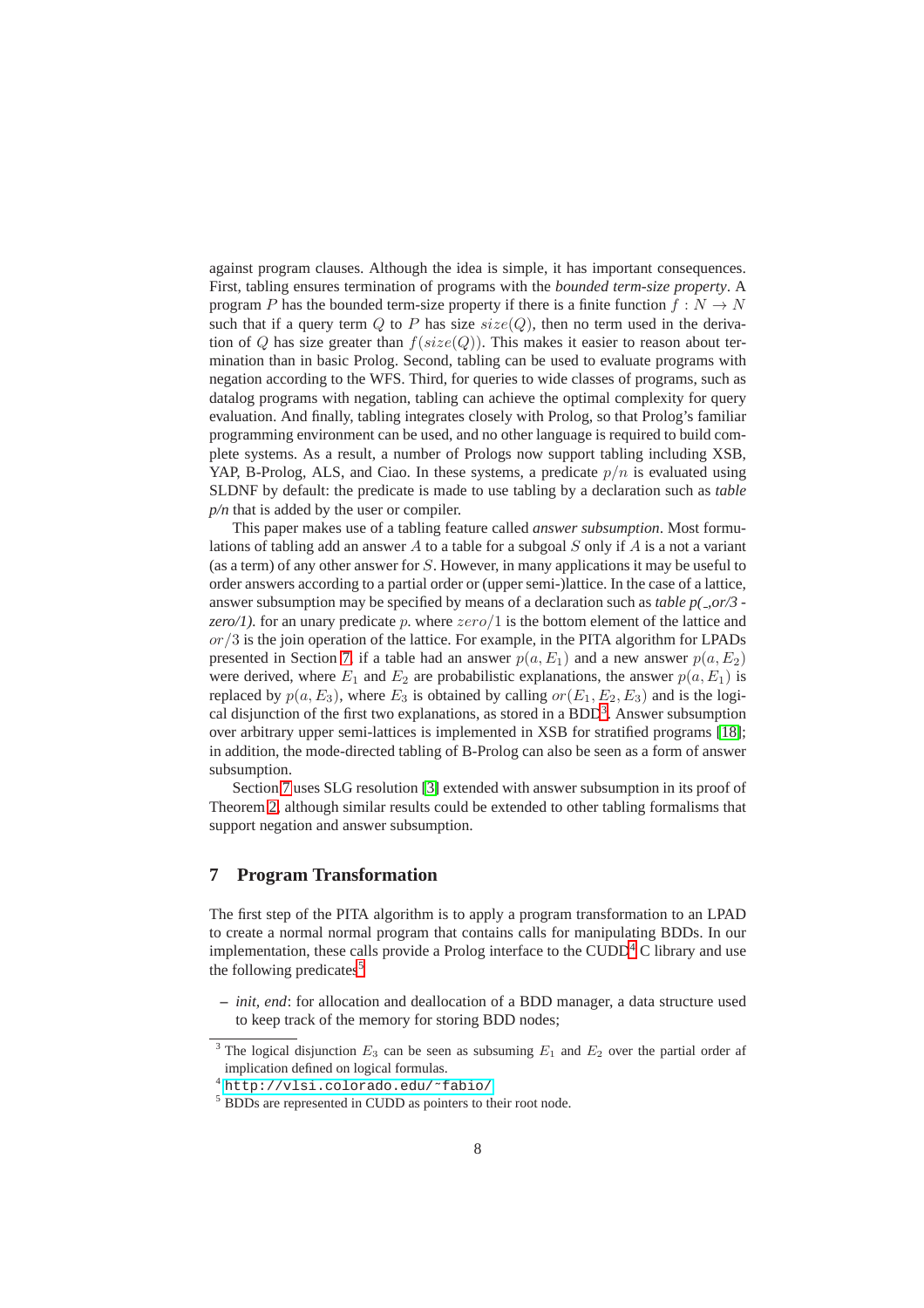- **–** *zero(-BDD), one(-BDD), and(+BDD1,+BDD2,-BDDO), or(+BDD1,+BDD2, -BDDO), not(+BDDI,-BDDO)*: Boolean operations between BDDs;
- **–** *add var(+N Val,+Probs,-Var)*: addition of a new multi-valued variable with *N Val* values and parameters *Probs*;
- **–** *equality(+Var,+Value,-BDD)*: *BDD* represents *Var=Value*, i.e. that the random variable *Var* is assigned *Value* in the BDD;
- **–** *ret prob(+BDD,-P)*: returns the probability of the formula encoded by *BDD*.

*add var(+N Val,+Probs,-Var)* adds a new random variable associated to a new instantiation of a rule with *N Val* head atoms and parameters list *Probs*. The auxiliary predicate *get\_var\_n*(+R,+S,+Probs,-Var) is used to wrap *add\_var*/3 and avoid adding a new variable when one already exists for an instantiation. As shown below, a new fact  $var(R, S, Var)$  is asserted each time a new random variable is created, where  $R$  is an identifier for the LPAD clause, *S* is a list of constants, one for each variables of the clause, and *Var* is an integer that identifies the random variable associated with clause *R* under a particular grounding. The auxiliary predicates has the following definition

 $get\_var_n(R, S, Probs, Var) \leftarrow$ 

 $(var(R, S, Var) \rightarrow true;$ 

 $length(Probs, L), add\_var(L, Probs, Var), assert(var(R, S, Var)).$ 

where *Probs* is a list of floats that stores the parameters in the head of rule *R*.

The PITA transformation applies to clauses, literals and atoms. If  $h$  is an atom,  $PITA<sub>h</sub>(h)$  is h with the variable BDD added as the last argument. If  $b<sub>j</sub>$  is an atom,  $PITA_b(b_i)$  is  $b_i$  with the variable  $B_i$  added as the last argument. In either case for an atom a,  $BDD(PITA(a))$  is the value of the last argument of  $PITA(a)$ ,

If  $b_i$  is negative literal  $\lnot a_i$ ,  $PITA_b(b_i)$  is the conditional

 $(PITA'_b(a_j) \rightarrow not(BN_j, B_j); one(B_j)),$  where  $PITA'_b(a_j)$  is  $a_j$  with the variable  $BN_i$  added as the last argument. In other words the input BDD,  $BN_k$ , is negated if it exists; otherwise the BDD for the constant function 1 is returned.

A non-disjunctive fact  $C_r = h$  is transformed into the clause

 $PITA(C_r) = PITA_h(h) \leftarrow one(BDD).$ 

. . .

A disjunctive fact  $C_r = h_1 : \alpha_1 \vee \ldots \vee h_n : \alpha_n$  where the parameters sum to 1, is transformed into the set of clauses  $PITA(C<sub>r</sub>)<sup>6</sup>$  $PITA(C<sub>r</sub>)<sup>6</sup>$  $PITA(C<sub>r</sub>)<sup>6</sup>$ 

 $PITA(C_r, 1) = PITA_h(h_1) \leftarrow get\_var[n(i, [], [\alpha_1, \ldots, \alpha_n], Var),$  $equality(Var, 1, BDD).$ 

$$
PITA(C_r, n) = PITA_h(h_n) \leftarrow get\_var_n(r,[], [\alpha_1, ..., \alpha_n], Var),
$$
  
equality(Var, n, BDD).

In the case where the parameters do not sum to one, the clause is first transformed into  $h_1: \alpha_1 \vee \ldots \vee h_n: \alpha_n \vee null: 1 - \sum_{i=1}^n \alpha_i$  and then into the clauses above, where the list of parameters is  $[\alpha_1, \ldots, \alpha_n, 1 - \sum_{i=1}^{n} \alpha_i]$  but the  $(n + 1)$ -th clause (the one for null) is not generated.

The definite clause  $C_r = h \leftarrow b_1, b_2, \dots, b_m$ . is transformed into the clause

 $PITA(C_r) = PITA_h(h) \leftarrow PITA_b(b_1), PITA_b(b_2), and (B_1, B_2, BB_2),$  $\ldots$ ,  $PITA_b(b_m)$ , and( $BB_{m-1}$ ,  $B_m$ ,  $BDD$ ).

<span id="page-8-0"></span><sup>&</sup>lt;sup>6</sup> The second argument of  $get\_var_n$  is the empty list because, since we are considering only range restricted programs (cfr. below), a fact does not contain variables.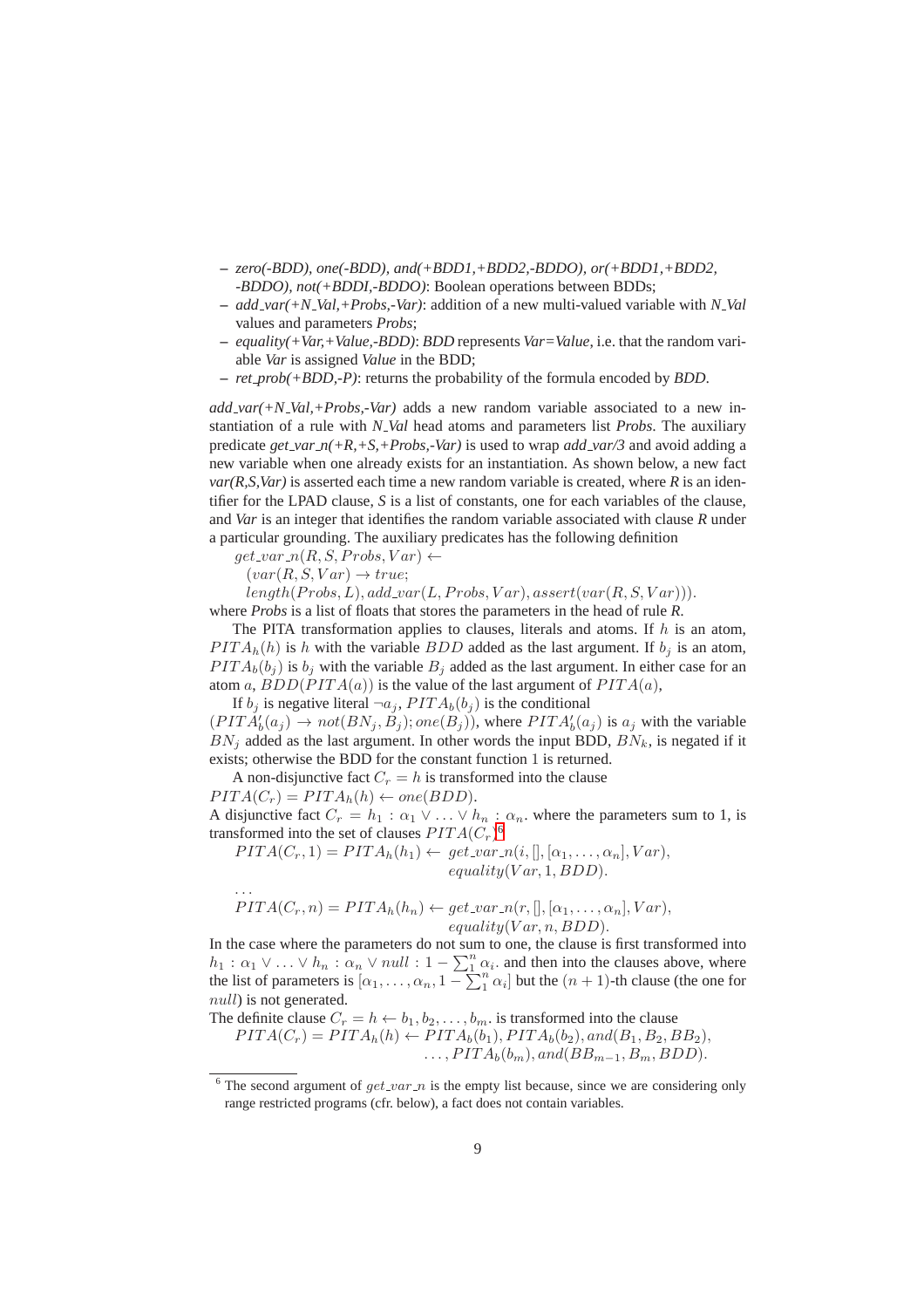The disjunctive clause

 $C_r = h_1 : \alpha_1 \vee \ldots \vee h_n : \alpha_n \leftarrow b_1, b_2, \ldots, b_m.$ where the parameters sum to 1, is transformed into the set of clauses  $PITA(C_r)$  $PITA(C_r, 1) = PITA_h(h_1) \leftarrow PITA_b(b_1), PITA_b(b_2), and (B_1, B_2, BB_2),$  $\ldots, PITA_b(b_m), and (BB_{m-1}, B_m, BB_m),$  $get\_var_n(r, VC, [\alpha_1, \ldots, \alpha_n], Var),$  $equality(Var, 1, B), and (BB<sub>m</sub>, B, BDD).$ . . .  $PITA(C_r, n) = PITA_h(h_n) \leftarrow PITA_b(b_1), PITA_b(b_2), and (B_1, B_2, BB_2),$  $\ldots$ ,  $PITA_b(b_m)$ , and( $BB_{m-1}$ ,  $B_m$ ,  $BB_m$ ),  $get\_var_n(r, VC, [\alpha_1, \ldots, \alpha_n], Var),$  $equality(Var, n, B), and (BB<sub>m</sub>, B, BDD).$ 

where  $VC$  is a list containing each variable appearing in  $C_r$ . If the parameters do not sum to 1, the same technique used for disjunctive facts is used.

*Example 3.* Clause  $C_1$  from the LPAD of Example [1](#page-2-0) is translated into strong\_sneezing(X, BDD)  $\leftarrow$  flu(X, B<sub>1</sub>),  $get\_var_n(1, [X], [0.3, 0.5, 0.2], Var),$  $equality(Var, 1, B), and (B<sub>1</sub>, B, BDD).$  $moderate\_sneezing(X,BDD) \leftarrow flu(X, B_1),$  $get\_var_n(1, [X], [0.3, 0.5, 0.2], Var),$  $equality(Var, 2, B), and (B<sub>1</sub>, B, BDD).$ while clause  $C_3$  is translated into  $flu(david, BDD) \leftarrow one(BDD).$ 

In order to answer queries, the goal *solve(Goal,P)* is used, which is defined by  $solve(Goal, P) \leftarrow init, retractall(var(\_,\_,\_,\_)).$ add bdd arg(Goal, BDD, GoalBDD),  $(call(GoalBDD) \rightarrow ret\_prob(BDD, P); P = 0.0),$ end.

where  $add\_bdd\_arg(Goal, BDD, GoalBDD)$  implements  $PITA_h(Goal)$ . Moreover, various predicates of the LPAD should be declared as tabled. For a predicate  $p/n$ , the declaration is *table*  $p(\textit{1}, \textit{1}, \textit{1}, \textit{1}, \textit{1}, \textit{1})$ , that indicates that answer subsumption is used to form the disjunct of multiple explanations: At a minimum, the predicate of the goal should be tabled; as shown in Section [8](#page-10-0) it is usually better to table every predicate whose answers have multiple explanations and are going to be reued often.

<span id="page-9-0"></span>*Correctness of PITA* In this section we show two results regarding the PITA transfor-mation and its tabled evaluation<sup>[7](#page-9-1)</sup>. These results ensure on one hand that the semantics is well-defined and on the other hand that the evaluation algorithm is correct. For the purposes of our semantics, we consider the BDDs produced as ground terms, and do not specify them further. We first state the correctness of the PITA transformation with respect to the well-founded semantics of LPADs. Because we allow LPADs to have

<span id="page-9-1"></span><sup>7</sup> Due to space limitations, our presentation is somewhat informal: a formal presentation with all proofs and supporting definitions can be found at <http://www.ing.unife.it/docenti/FabrizioRiguzzi/Papers/RigSwi10-TR.pdf>.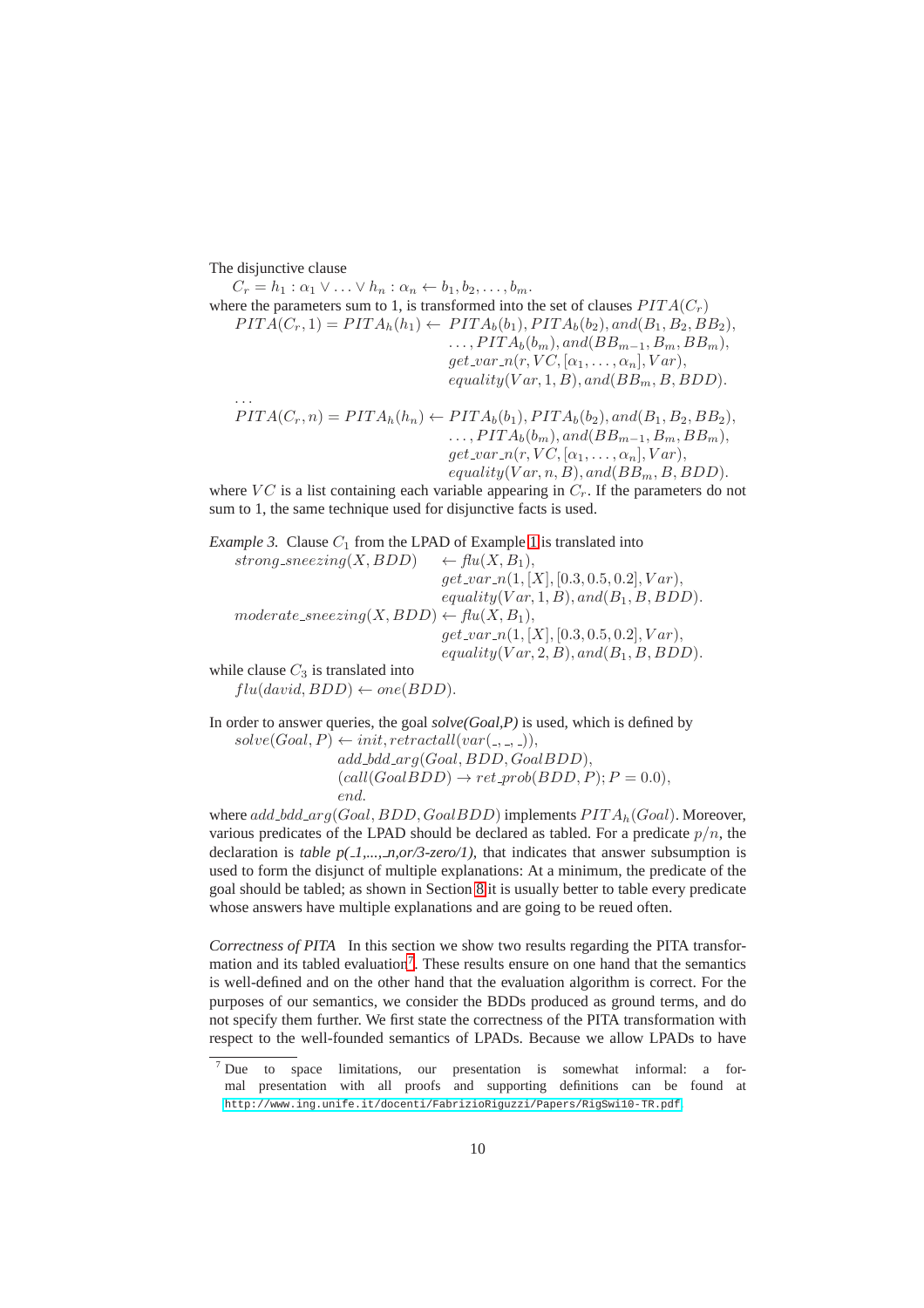function symbols, care must be taken to ensure that explanations are finite. To accomplish this, we prove correctness for what we term dynamically-finitary programs, essentially those for which a derivation in the well-founded semantics does not depend on an infinite unfounded set <sup>[8](#page-10-2)</sup>.

<span id="page-10-3"></span>**Theorem 1 (Correctness of PITA Transformation).** Let  $T$  be a sound dynamicallyfinitary LPAD. Then  $\kappa$  is an explanation for a ground atom a iff there is a  $PITA_h(a)\theta$ in  $WFM(PITA(ground(T)))$ , such that  $\kappa$  is a path in  $BDD(PITA_h(a)\theta)$  to a 1 leaf.

Theorem [2](#page-10-1) below states the correctness of the tabling implementation of PITA, since the BDD returned for a tabled query is the disjunction of a set of covering explanations for that query. The proof uses an extension of SLG evaluation that includes answer subsumption but that is restricted to fixed-order dynamically stratified programs [\[18\]](#page-14-16), a formalism that models the implementation tested in Section [8.](#page-10-0) Note that unlike Theo-rem [1,](#page-10-3) Theorem [2](#page-10-1) does not require the program  $T$  to be grounded. However, Theorem 2 does require  $T$  to be range restricted in order to ensure that tabled evaluation grounds answers. A normal program/LPAD is *range restricted* if all the variables appearing in the head of each clause appear also in the body. If a normal program is range restricted, every successful SLDNF-derivation for  $G$  completely grounds  $G$  [\[11\]](#page-14-18), a result that can be straightforwardly extended to tabled evaluations. In addition, Theorem [2](#page-10-1) requires  $T$ to have the bounded term-size property (cf. Section [6\)](#page-6-0) to ensure termination and finite explanations.

<span id="page-10-1"></span>**Theorem 2 (Correctness of PITA Evaluation).** Let  $T$  be a range restricted, bounded term-size, fixed-order dynamically stratified LPAD and  $a$  a ground atom. Let  $\mathcal E$  be an SLG evaluation of  $PITA<sub>h</sub>(a)$  against  $PITA(T)$ , such that answer subsumption is declared on  $PITA_h(a)$  using BDD-disjunction. Then  $\mathcal E$  terminates with an answer ans for  $PITA<sub>h</sub>(a)$  and  $BDD(ans)$  represents a covering set of explanations for a.

Thus range restricted, bounded term-size and fixed-order dynamically stratified LPADs have a finite set of explanations that are covering for a ground atom, so the semantics with function symbols is well-defined.

# <span id="page-10-0"></span>**8 Experiments**

PITA was tested on two datasets that contain function symbols: the first is taken from [\[21\]](#page-14-0) and encodes a Hidden Markov Model (HMM) while the latter from [\[5\]](#page-14-6) encodes biological networks. Moreover, it was also tested on the four testbeds of [\[10\]](#page-14-8) that do not contain function symbols. PITA was compared with the exact version of ProbLog<sup>[9](#page-10-4)</sup> [\[5\]](#page-14-6) available in the git version of Yap as of 19/12/2009, with the version of cplint

<span id="page-10-2"></span><sup>8</sup> Dynamically-finitary programs are a strict superclass of the finitary programs of [\[1\]](#page-14-19) and are neither a subclass nor a superclass of the finitely ground programs of [\[2\]](#page-14-20). The formal definition of dynamically-finitary programs is in the full version of this paper.

<span id="page-10-4"></span><sup>&</sup>lt;sup>9</sup> ProbLog was not tested on programs with more than two atoms in the head because the publicly available version is not yet able to deal with non-binary variables.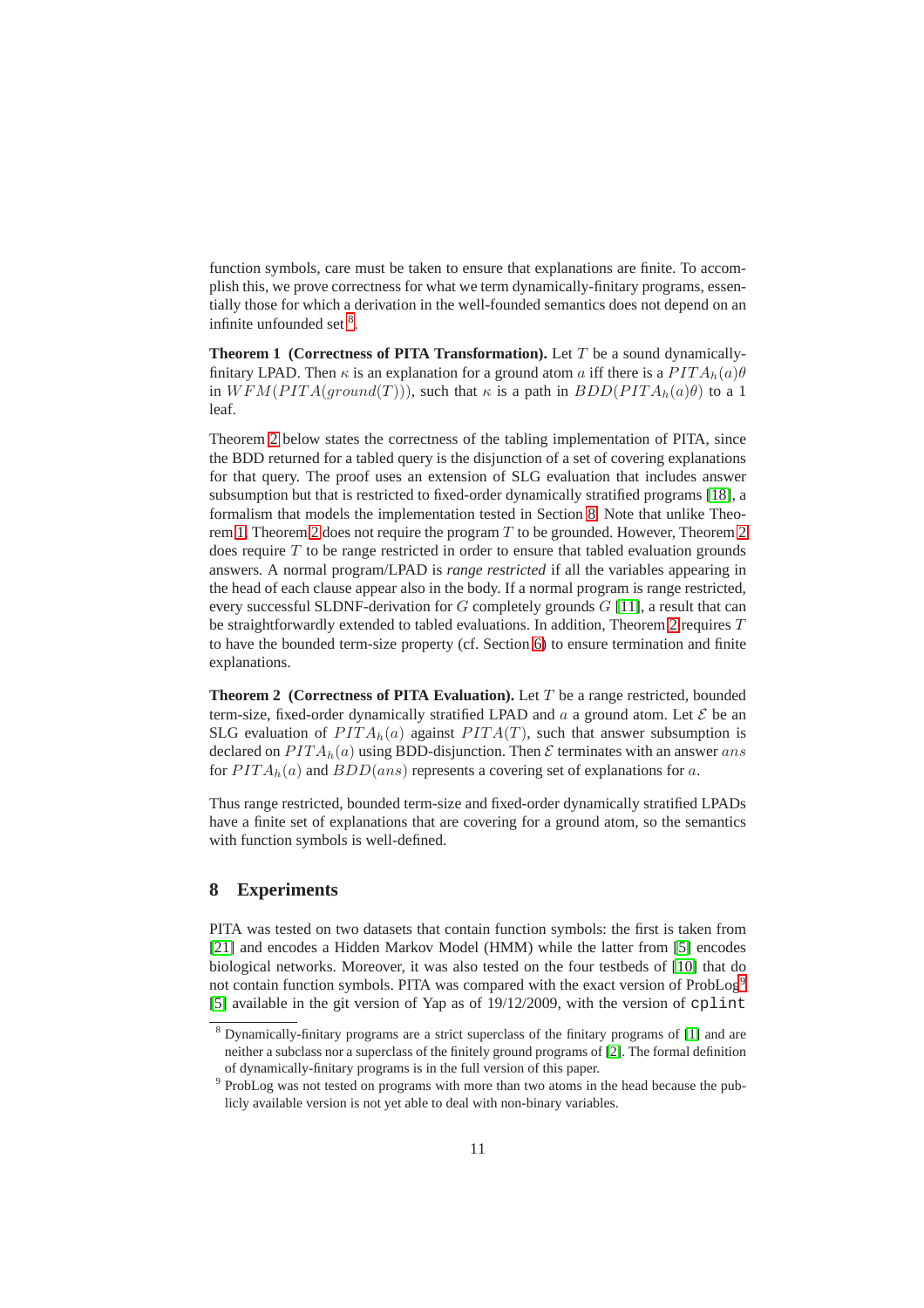[\[15\]](#page-14-7) available in Yap 6.0 and with the version of CVE [\[10\]](#page-14-8) available in ACE-ilProlog 1.2.20[10](#page-11-0) .

The first problem models a HMM with three states 1, 2 and 3 of which 3 is an end state. This problem is encoded by the program

*s(0,1):1/3* ∨ *s(0,2):1/3* ∨ *s(0,3):1/3.*

*s(T,1):1/3* ∨ *s(T,2):1/3* ∨ *s(T,3):1/3* ← *T1 is T-1, T1*>*=0, s(T1,F),* \*+ s(T1,3)*

For this experiment, we query the probability of the HMM being in state 1 at time *N* for increasing values of  $N$ , i.e., we query the probability of  $s(N,1)$ . In PITA, we did not use reordering of BDDs variables<sup>[11](#page-11-1)</sup>. The execution times of PITA, CVE and cplint are shown in Figure [2.](#page-11-2) In this problem tabling provides an impressive speedup, since computations can be reused often.



<span id="page-11-2"></span>

The biological network problems compute the probability of a path in a large graph in which the nodes encode biological entities and the links represents conceptual relations among them. Each programs in this dataset contains a definition of path plus a number of links represented by probabilistic facts. The programs have been sampled from a very large graph and contain 200, 400, . . ., 5000 edges. Sampling was repeated ten times, to obtain a series of 10 programs of increasing size. In each test we queried the probability that the two genes HGNC 620 and HGNC 983 are related. We used the definition of path of [\[8\]](#page-14-9) that performs loop checking explicitly by keeping the list of visited nodes:

 $path(X, Y) \leftarrow path(X, Y, [X], Z).$  $path(X, Y, V, [Y|V]) \leftarrow edge(X, Y).$  $path(X, Y, V0, V1) \leftarrow edge(X, Z), append(V0, S, V1),$  $\setminus + member(Z, V0), path(Z, Y, [Z|V0], V1).$ 

We used this definition because it gave better results than the one without explicit loop checking. The possibility of using lists (that require function symbols) allowed in this case more modeling freedom. The predicates  $path/2$  and  $edge/2$  are tabled.

We ran PITA, ProbLog and cplint on the graphs in sequence starting from the smallest program and in each case we stopped after one day or at the first graph for

 $\frac{10}{10}$  All experiments were performed on Linux machines with an Intel Core 2 Duo E6550 (2333) MHz) processor and 4 GB of RAM.

<span id="page-11-1"></span><span id="page-11-0"></span><sup>&</sup>lt;sup>11</sup> For each experiment, we used either group sift automatic reordering or no reordering of BDDs variables depending on which gave the best results.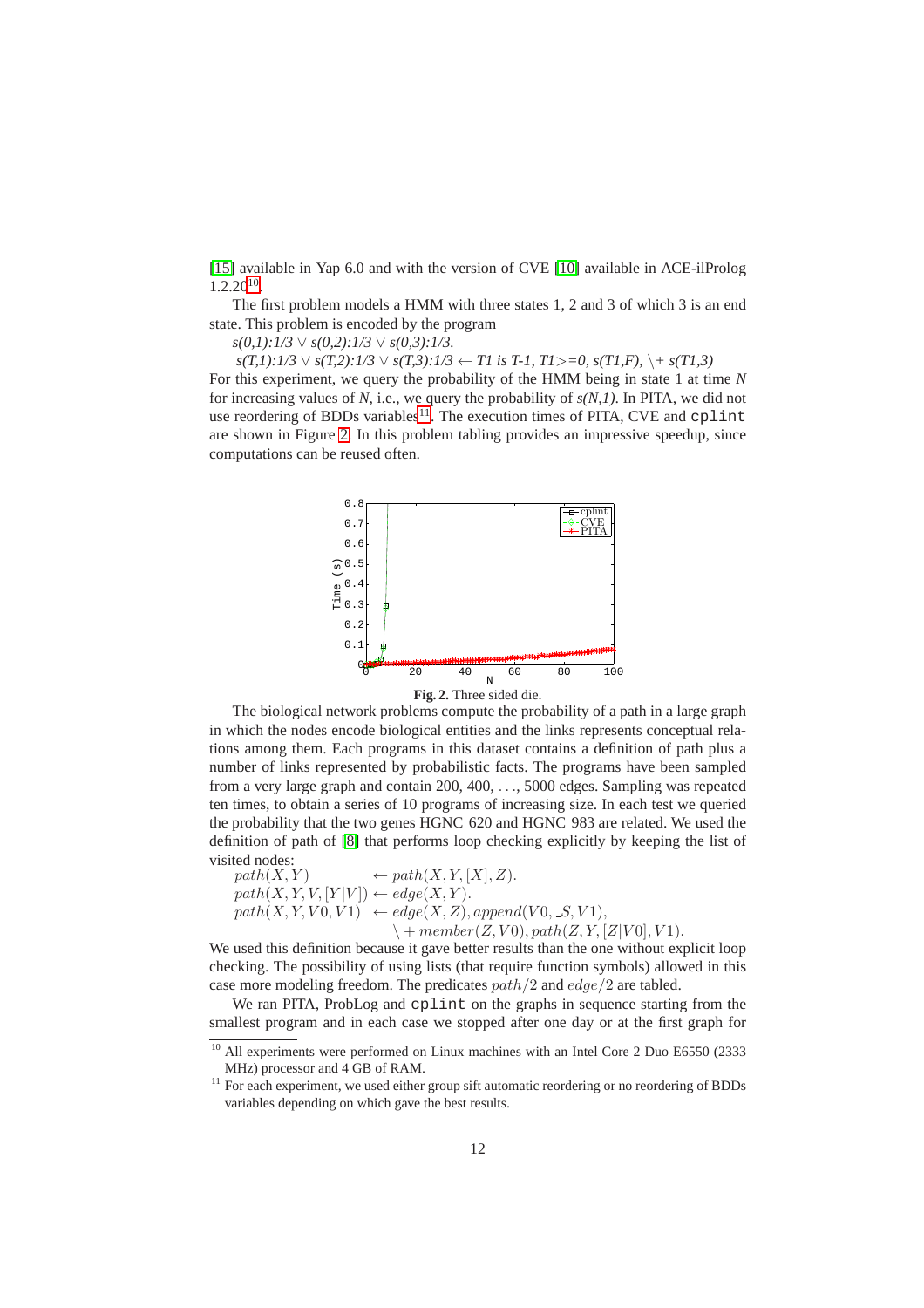<span id="page-12-0"></span>

<span id="page-12-1"></span>**Fig. 3.** Biological graph experiments.

<span id="page-12-2"></span>

<span id="page-12-3"></span>**Fig. 4.** Datasets from (Meert et al. 2009).

<span id="page-12-4"></span>

<span id="page-12-5"></span>**Fig. 5.** Datasets from (Meert et al. 2009).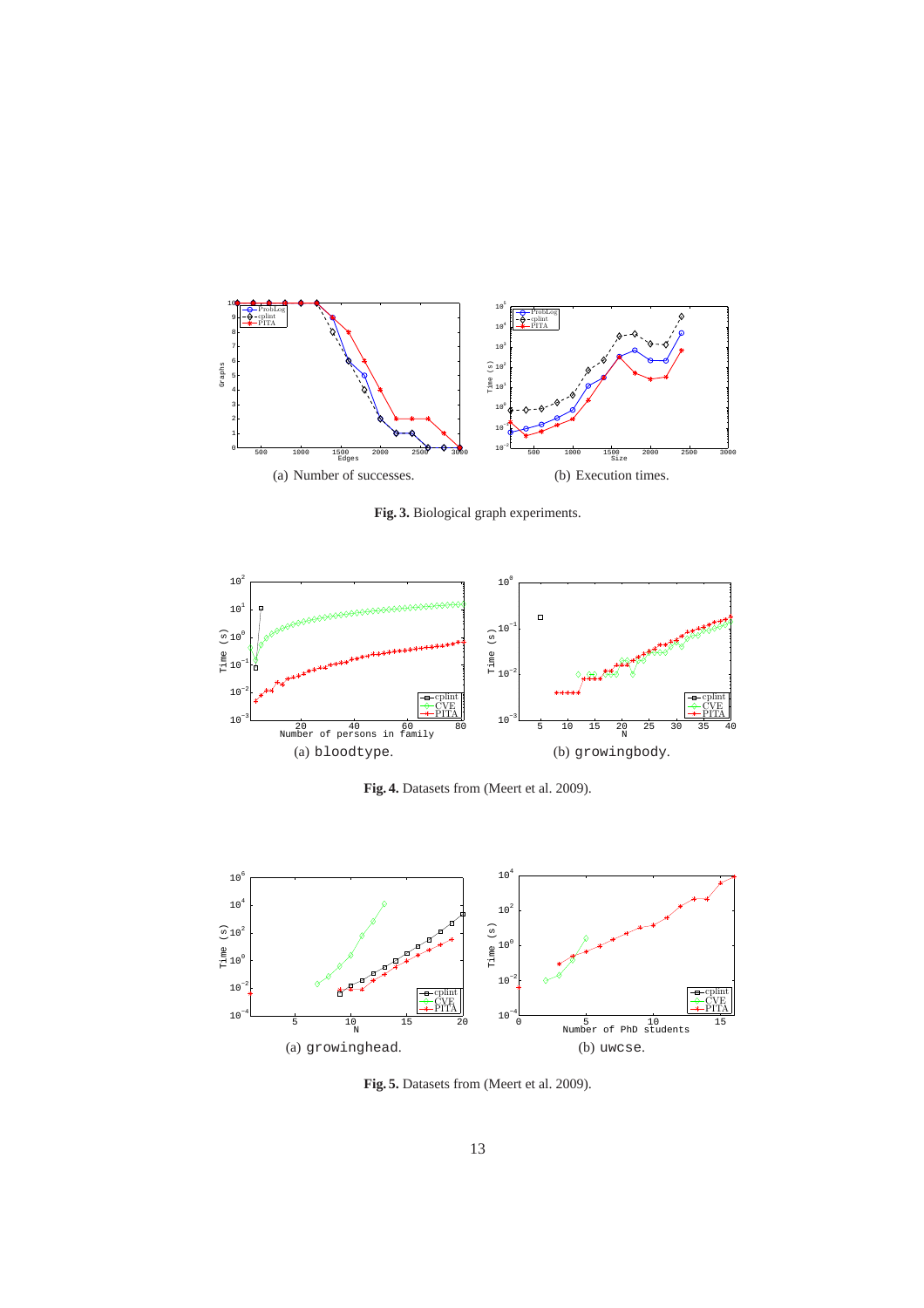which the program ended for lack of memory<sup>[12](#page-13-1)</sup>. In PITA, we used group sift reordering of BDDs variables. Figure [3\(a\)](#page-12-0) shows the number of subgraphs for which each algorithm was able to answer the query as a function of the size of the subgraphs, while Figure [3\(b\)](#page-12-1) shows the execution time averaged over all and only the subgraphs for which all the algorithms succeeded. PITA was able to solve more subgraphs and in a shorter time than cplint and ProbLog. For PITA the vast majority of time for larger graphs was spent on BDD maintenance. ProbLog ended for lack of memory in three cases out of ten, PITA in two and cplint in four. This shows that, even if tabling consumes more memory when finding the explanations, BDDs are built faster and using less memory, probably due to the fact that tabling allows less redundancy (only one BDD is stored for an answer) and a bottom-up construction of the BDDs, which is usually better. This shows that one should table every predicate whose answer have multiple explanations, as  $path/2$  and  $edge/2$  above.

The four datasets of [\[10\]](#page-14-8), served as a final suite of benchmarks. bloodtype encodes the genetic inheritance of blood type, growingbody contains programs with growing bodies, growinghead contains programs with growing heads and uwcse encodes a university domain. In PITA we disabled automatic reordering of BDDs variables for all datasets except for uwcse. The execution times of cplint, CVE and PITA are shown in Figures [4\(a\)](#page-12-2) and [4\(b\),](#page-12-3) [5\(a\)](#page-12-4) and [5\(b\)](#page-12-5)<sup>[13](#page-13-2)</sup>. PITA was faster than cplint in all domains and faster than CVE in all domains except growingbody. growingbody, however, is a domain in which all the clauses are mutually exclusive, thus making possible to compute the probability even without BDDs.

# <span id="page-13-0"></span>**9 Conclusion and Future Works**

This paper has made two contributions. The first, semantic, contribution extends LPADs to include functions. By way of proving correctness of the PITA transformation we also characterize those extended LPAD programs whose derived atoms have only finite explanations (dynamically-finitary LPADs); by way of proving correctness of PITA evaluation we characterize those that have only finite sets of explanations (LPADs with the bounded term-size property). Such results ensure that the semantics with function symbols is well-defined.

The PITA transformation also provides a practical reasoning algorithm that was directly used in the experiments of Section [8.](#page-10-0) The experiments substantiate the PITA approach. Accordingly PITA programs should be easily portable to other tabling engines such as that of YAP, Ciao and B Prolog if they support answer subsumption over general semi-lattices.

In the future, we plan to extend PITA to the whole class of sound LPADs by implementing the SLG DELAYING and SIMPLIFICATION operations for answer subsumption. In addition, we are developing a version of PITA that is able to answer queries in an approximate way, similarly to [\[8\]](#page-14-9).

 $\frac{12}{12}$  CVE was not applied to this dataset because the current version can not handle graph cycles.

<span id="page-13-2"></span><span id="page-13-1"></span><sup>&</sup>lt;sup>13</sup> For the missing points at the beginning of the lines a time smaller than  $10^{-6}$  was recorded. For the missing points at the end of the lines the algorithm exhausted the available memory.